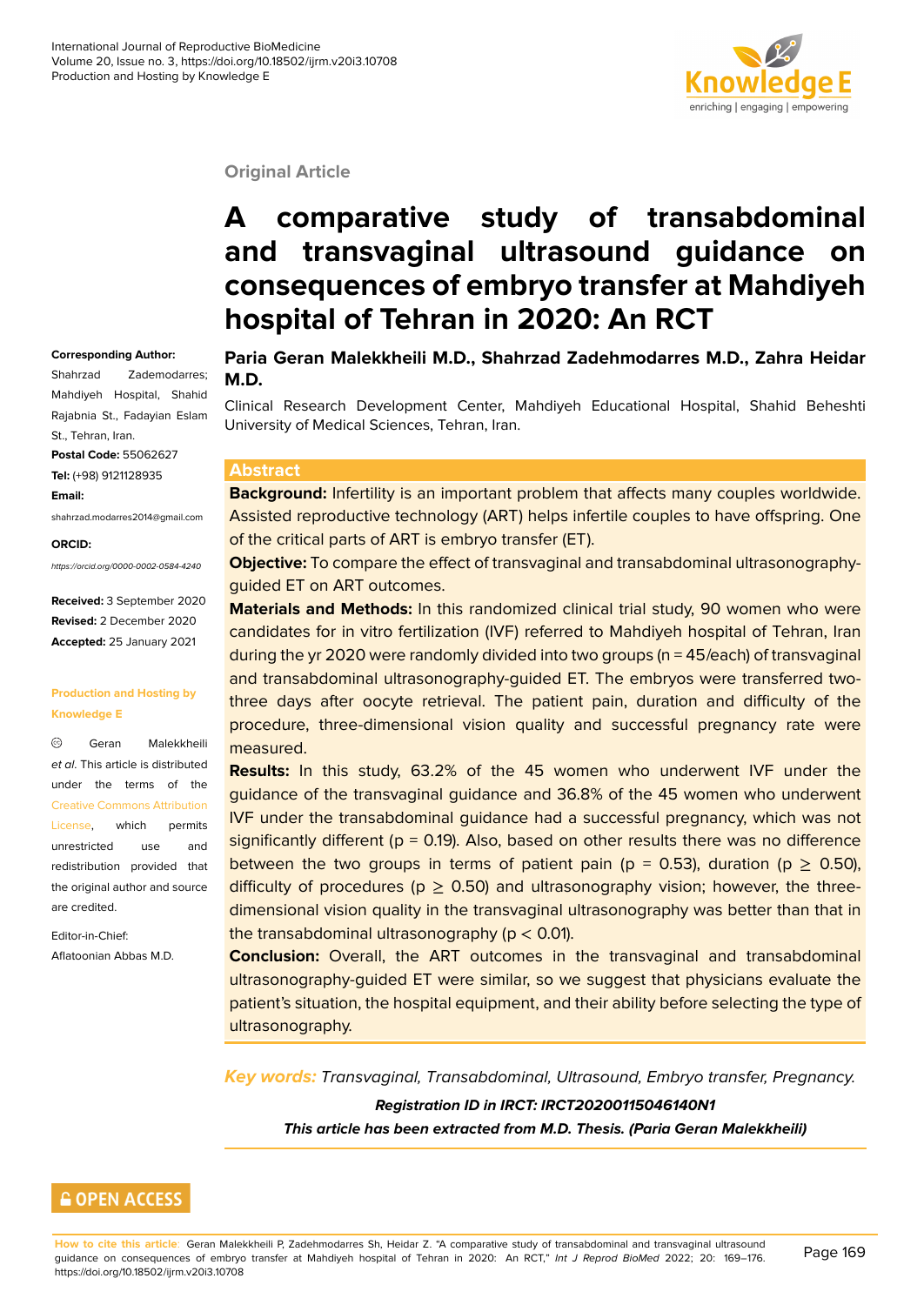## **1. Introduction**

Infertility affects the life of nearly 15% of couples worldwide (1). It occurs due to male, female, combined, and idiopathic problems. Some techniques give infertile couples a chance to have healthy offspring, such as intrauterine insemination, in vitro fertilization (IVF), intracytoplasmic sperm injection, etc. (2). The success rate of these techniques depends on different factors such as the ovulation-induction protocols (3), the culture media (4), the women's age (5), the technique of embryo transfer (ET) (6), etc. ET is one of the critical parts of assisted reproductive technology (ART) and it affects ART outcomes. ET depends on many factors such as the skills of the operator or specialist (7), the type of catheter (8), the part of the uterus where the embryos are discharged (9), the time of the interval between the embryo catheter loading and the embryos discharging (10), blood or mucus contamination (11), contraction of the uterus, the level of difficulty in the catheter passing through the cervix (12), ultrasound guidance (6, 13), and pain (14).

The tip of the catheter should not touch the fundus of the uterus. If this happens, the patient experiences suprapubic pain and pressure, which may be a consequence of uterine contraction. Contraction of the uterus at the time of ET decreases the clinical pregnancy rate (14). The cause of the pain is blindly inserting the catheter and discharging the embryos. Ultrasound-guided fetal transfer helps appropriate transfer and prevents it from reaching the uterine fundus. This allows the specialist to see the transferic point immediately after the fetus is emptied and to follow the position of the fetus in the uterus (15). In the past, the position and condition of the uterus were examined by clinical touch just before ET (16); however, now the uterus is evaluated with ultrasonography. This gives specialists valuable information about the size and position

of the uterus, the length and angulation of the cervical canal, and the fibroids in the uterus cavity, all of which is very helpful for guiding the specialist at the time of ET (17). Therefore, according to several recent studies, the use of ultrasonography guidance improves ART outcomes (18, 19). However, the major limitation of ultrasonography-guided ET is that it is timeconsuming, which leads to the patient having a full bladder (19).

At first, transabdominal sonography was done at the time of ET. In 1990, for the first time, transvaginal sonography was performed to do an ET (20, 21). A few problems were encountered, such as patient's discomfort because of full bladder and anxiety for emptying the bladder immediately after ET, and the possibility of not seeing the ET catheter during the procedure in obese patients or patients with uterus abnormality (22, 23).

Therefore, considering the effect of ultrasonography guidance at the time of ET on ART outcomes, the aim of the present study was to compare the efficacy of using transvaginal and transabdominal sonographies during ET.

## **2. Materials and Methods**

**2.1. Study characteristics and patient inclusion and exclusion criteria**

This clinical trial research was performed during a period of 10 days in 2020 at Mahdiyeh hospital of Tehran, Iran. In this study, 147 women were recruited, of which 49 were excluded for failing to meet the inclusion criteria and eight due to unwillingness to participate in the study. Finally, 90 women who were IVF candidates entered the study. According to the normal range of Anti-Müllerian hormone (AMH), the patients with AMH > 0.7 were included. Also, antral follicle count and AMH were always used together to determine ovary response and so patients with poor responses were not included in this study. The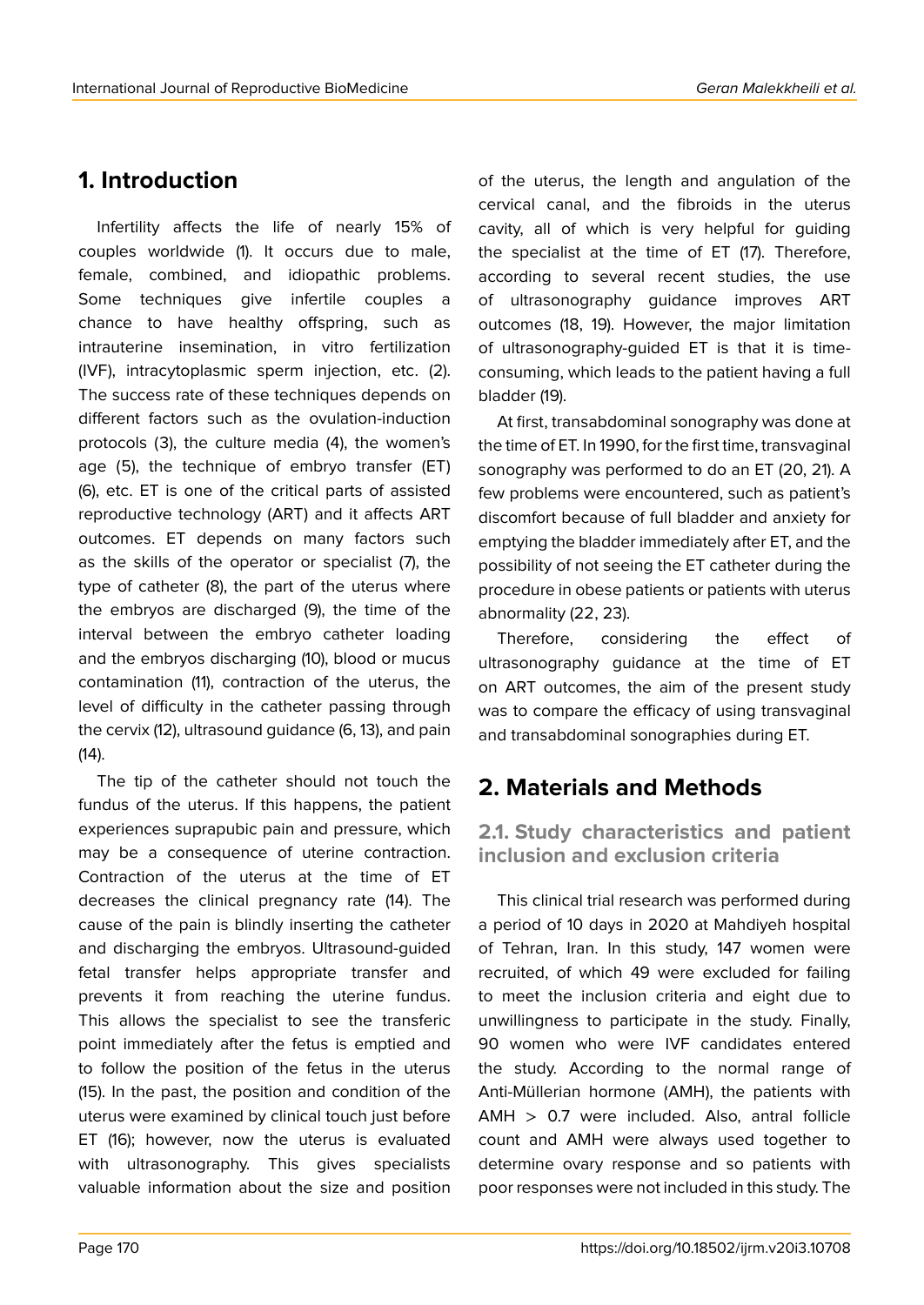inclusion criteria were women aged 18-40 yr old who were candidates for IVF. Women with the body mass index (BMI)  $> 38$  kg/m<sup>2</sup>, uterus anatomical malformation, and dissatisfaction were excluded.

The women were randomly divided by using the simple randomization method, and the individual unit and division of people was done using the Research Randomizer software, version 3.0 and random allocation with a ratio of 1: 1 into two groups: transvaginal ultrasonography-guided ET and transabdominal ultrasonography-guided ET. A Honda device made in China with H-S2000 probe was used for ultrasound.

### **2.2. Ovulation stimulation, endometrial preparation, and luteal phase support protocols**

Long or flare protocols or antagonists can be used to stimulate the ovaries. In this study, all patients underwent IVF according to the antagonist protocol. From the third day of their cycle, at least 75-150 units of Gonal-F (Merck, Germany) were injected into patients subcutaneously daily until the day of the puncture. Then, on the sixth day, sonography was performed and the dose of Gonal-F was adjusted. After observing 12-13 mm follicles, Cetrorelix (Merck Serono, Switzerland) was administered daily subcutaneously at a dose of 0.025 mg until the day of puncture. Three-four days later, another sonography was performed. Menopur was used if a luteinizing hormone surge was needed. This stimulation continued until at least three-five follicles sized 16-20 mm were found in the transvaginal ultrasound. Then, in patients with a BMI < 30, one 500 mg Ovitrell ampoule (Merk, UK) was administered and in patients with a BMI > 30, two 500 mg Ovitrell ampoules (Merk, UK) were administered. Follicles > 10 mm were aspired 36 hr later under sedation by propofol (Sigmak Lifesciences, India) and guided by transvaginal sonography (Honda, China). In the case of symptoms of hyperstimulation in the

patient, 0.2 units of Diphereline (NPS Medicine Wise, Australia) was used instead of Ovitrell. In the event of an increased response, the embryos were usually frozen and the transfer of the embryo to the next cycle was delayed. Until fertilization, two 50 mg ampoules of progesterone (Pfizer CentreOne, Germany) were administered daily. Semen samples were taken immediately before oocyte recycling and fertilized the oocytes by using the intracytoplasmic sperm injection method. The embryos were then incubated for 16-18 hr in an incubator (Memmert, Germany) with 99% humidity, at 37°C and 50% CO<sub>2</sub>. Then, they were examined under a microscope (Optika, Italy) and if pronucleus of the male and female were seen, the embryos were kept in a special culture medium for threefive days until the transfer and reaching the eightcell stage. Grade A and B embryos were usually transferred for one-three embryos depending on the age of the patient. Generally, three embryos were transferred in women aged > 35 yr and onetwo embryos in those aged < 35 yr. Enoxaparin (40 mg, Lovenox, Singapore) was used for up to 2 wk after ET and determination of β-humanderived chorionic gonadotrophic titer. It was noted that at this time the thickness of the endometrium was about 6-7 cm. To support the luteal phase, a 400 mg Cyclogest (Actover, Iran) suppository was used.

### **2.3. ET technique and ultrasonography**

ET was performed two-three days after oocyte retrieval. In both groups, the vagina was filled with 10 ccs of lubricant gel (Kodex, Iran), and based on the specialist's decision, two catheters (SIVF, CooperSurgical, Germany or Edwards-Wallace, CooperSurgical, Germany) were used. In the transabdominal ultrasonography-guided ET group, the patient's bladder was full. The ultrasonography device was a Honda machine made in China; the vaginal probe was H-S2100 and the abdominal probe was H-S2000.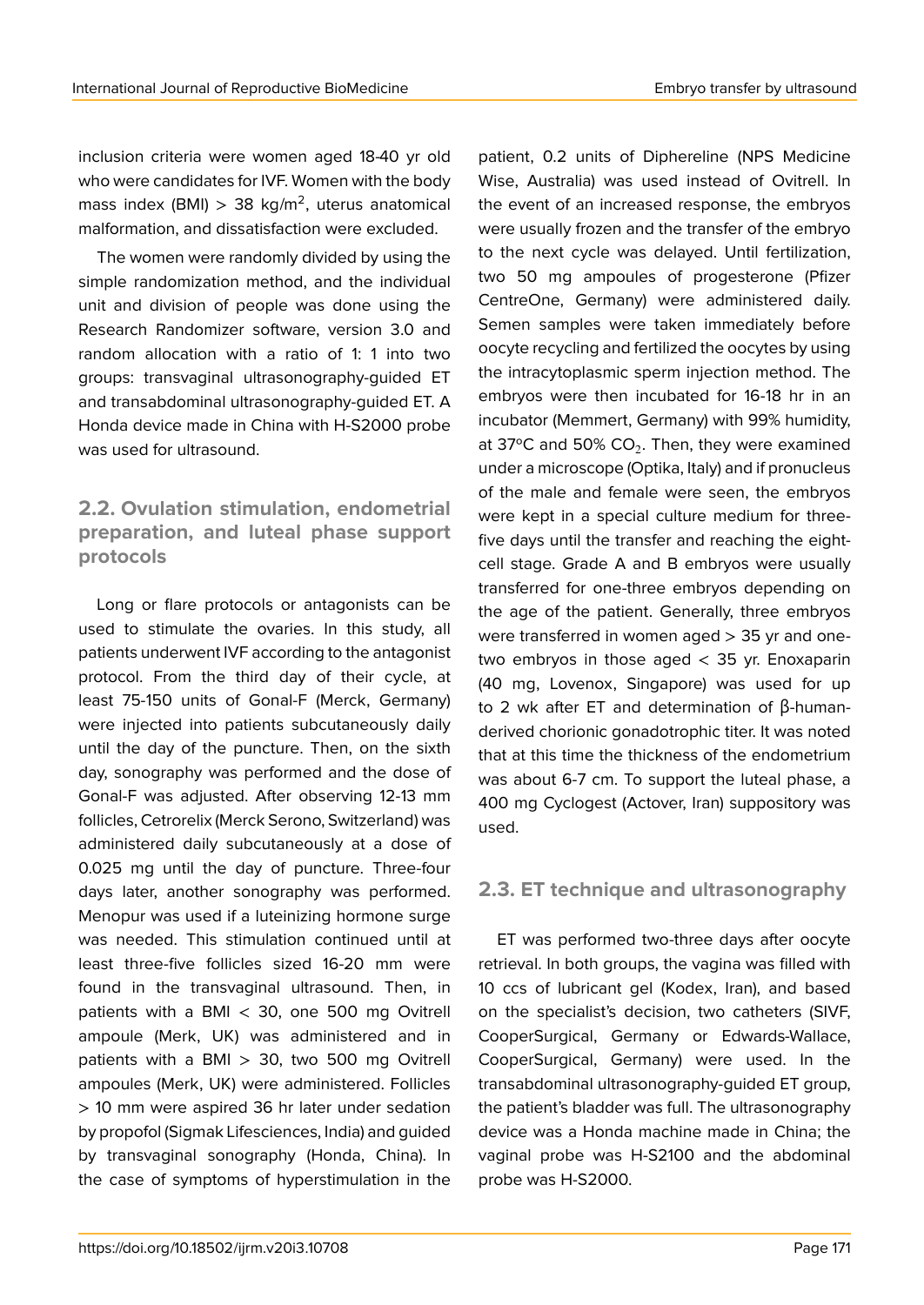### **2.4. Assessments**

The patients and the specialists were asked about the patient's pain, the procedure duration and difficulty, three-dimensional (3D) vision quality and frequency of tenaculumn. Finally the rate of successful pregnancy was calculated in both groups.

The patient's pain was measured during the ultrasound and at the end of the ultrasound. The procedure duration and difficulty, 3D vision quality and frequency of tenaculumn were measured at the end of the ultrasound. The rate of successful pregnancy was measured four wk after fetus transfer.

### **2.5. Ethical considerations**

This research was approved by the Ethics Committee of Shahid Beheshti University of Medical Sciences, Tehran, Iran (Code: IR.SBMU.RETECH.REC.1397.870). All participants were completely aware of the study conditions and gave written consent prior to the study.

### **2.6. Statistical analysis**

For the statistical analysis of the data, both *t* test and Chi-square test were performed using the Statistical Package for Social Sciences software, version 18.0 (SPSS, SPSS Inc., USA). The significance level was considered as p-value  $< 0.05.$ 

## **3. Results**

In this study, 147 women participated in the first phase. Of those, 49 failed to meet the inclusion criteria and eight women were unwilling to participate and therefore were excluded. Finally, 90 women entered the main phase of the study (Figure 1).

Table I demonstrates the frequency of tenaculum uses and successful pregnancy and 3D vision quality. The frequency of tenaculum uses in both the transvaginal and transabdominal ultrasonography-guided ET were six ( $p = 1.00$ ). Hence, no difference was noted between the two groups in the frequency of the tenaculum use, so the type of sonography had no effect on the use of tenaculum. Successful pregnancy after transvaginal ultrasonography-guided ET was 12 and after transabdominal ultrasonography-guided ET was seven. The p-value was 0.19, so there was no significant difference between the two groups and the type of ultrasonography had no effect on the successful pregnancy rate. Table II shows the 3D vision quality for the transvaginal and transabdominal ultrasonography. The p-value was < 0.01, so the 3D vision during the transvaginal ultrasonography was significantly better than during the transabdominal ultrasonography.

As shown in table III, the mean number of transferred embryos in transvaginal ultrasonography-guided ET was 2.58 and in transabdominal ultrasonography-guided ET was 2.53 with a p-value of 0.80, so there was no significant difference between the two groups.

Also, the mean of the pain measurement of the patients is demonstrated in table III. The p-value was 0.53, so the method of ultrasonography had no effect on pain.

Table IV presents the results of the duration of the procedure demonstrating that most procedures lasted  $\langle$  five min (p  $\langle$  0.01) and there was no significant difference between the two groups.

Table V presents the difficulty of the procedure, as reported by the specialists: there was no significant difference in the difficulty of the procedures between the two groups ( $p = 0.50$ ).

Lubricant gel or saline was only used to reduce pain when placing the speculum. Also, during the transvaginal ultrasound, the gel was put directly on the vaginal probe and then sterile gloves were placed on the probe and inserted into the vagina.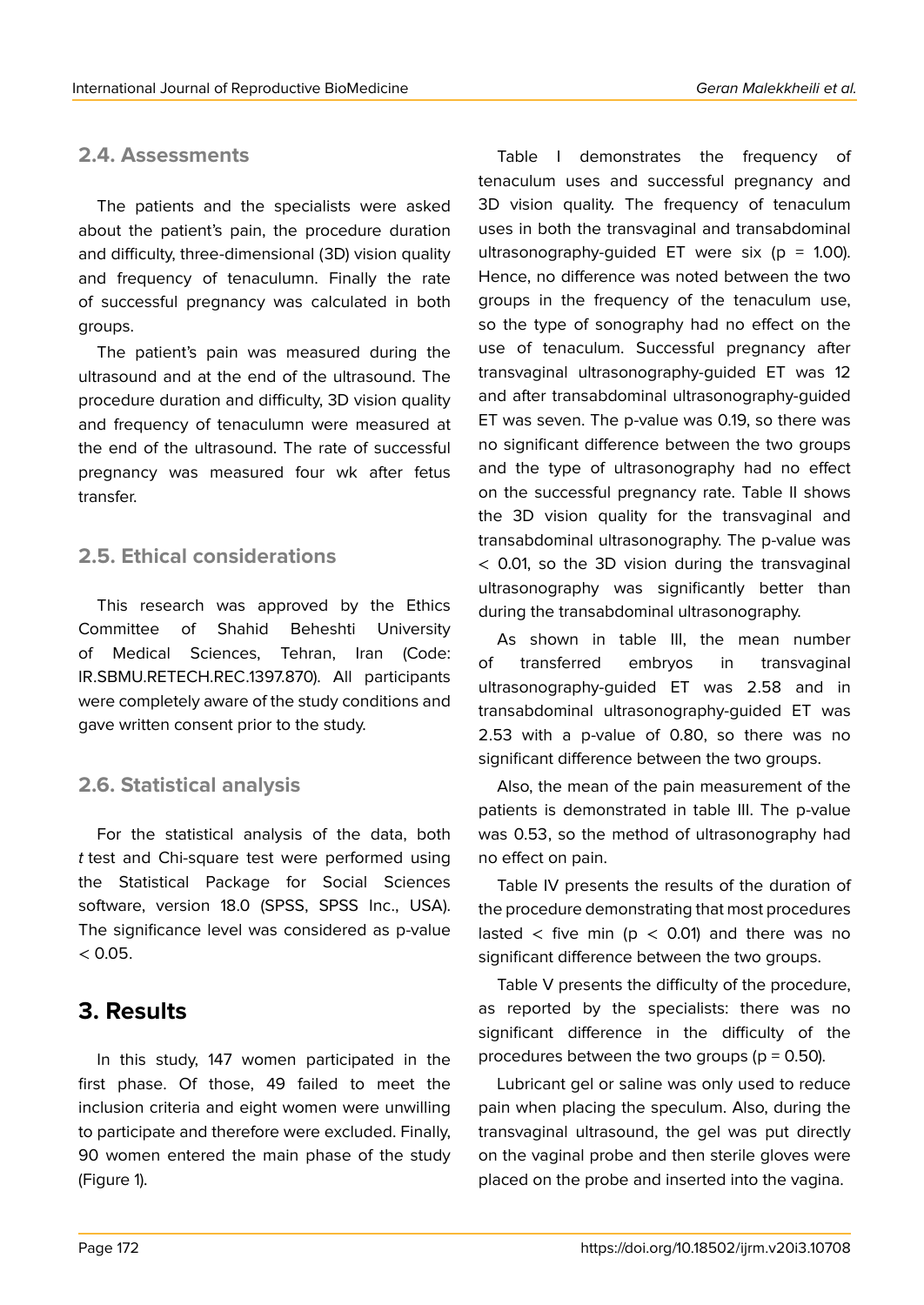**Table I.** Demographic information of patients

| <b>Demographic information</b> | <b>Frequency (percentage)</b> | P-value |  |
|--------------------------------|-------------------------------|---------|--|
| Age (yr)                       |                               |         |  |
| $18 - 25$                      | 6(6.66)                       |         |  |
| 26-30                          | 15 (16.66)                    |         |  |
| 31-35                          | 36 (40.00)                    | 0.57    |  |
| 36-40                          | 33 (36.66)                    |         |  |
| <b>Laparoscopic history</b>    |                               |         |  |
| <b>Positive</b>                | 27(30)                        | 0.51    |  |
| <b>Negative</b>                | 63 (70)                       |         |  |
| BMI ( $kg/m2$ )                |                               |         |  |
| 20-25                          | 18 (20.00)                    |         |  |
| 26-30                          | 48 (53.33)                    | 0.53    |  |
| $31 - 35$                      | 24 (26.66)                    |         |  |
| Infertility                    |                               |         |  |
| <b>Primary</b>                 | 75 (83.33)                    | 0.5     |  |
| <b>Secondary</b>               | 15 (16.66)                    |         |  |

Data were analyzed by both *t* test and Chi-square test. BMI: Body mass index

**Table II.** Frequency of tenaculum use and successful pregnancy, and quality of the 3D vision

| <b>Groups</b>                 | <b>Transvaginal ultrasonography</b> | Transabdominal ultrasonography | <b>Total</b> |
|-------------------------------|-------------------------------------|--------------------------------|--------------|
| No use of tenaculum           | 39(50.0)                            | 39(50.0)                       | 78 (100)     |
| Use of tenaculum              | 6(50.0)                             | 6(50.0)                        | 12 (100)     |
| <b>Unsuccessful pregnancy</b> | 33(46.5)                            | 38(53.5)                       | 71 (100)     |
| <b>Successful pregnancy</b>   | 12(63.2)                            | 7(36.8)                        | 19 (100)     |
| Poor 3D vision                | 1(14.3)                             | 6(85.7)                        | 7(100)       |
| Good 3D vison                 | 23(42.6)                            | 31(54.4)                       | 54 (100)     |
| <b>Excellent 3D vision</b>    | 21(72.4)                            | 8(27.6)                        | 29 (100)     |

Data presented as n (%). Data were analyzed by both *t* test and Chi-square test. P-values of tenaculum use, successful pregnancy, and 3D vision were  $p = 1.00$ ,  $p = 0.19$ , and  $p < 0.01$ , respectively

**Table III.** The mean number of transferred embryos and pain comparison test at the time of ET

| <b>Groups</b>                      | Transvaginal ultrasonography | Transabdominal ultrasonography |
|------------------------------------|------------------------------|--------------------------------|
| Mean number of transferred embryos | $2.58 \pm 0.78$              | $2.53 \pm 0.89$                |
| P-value of transferred embryos     | 0.80                         | 0.80                           |
| Mean of pain comparison test       | $2.49 \pm 1.14$              | $2.62 \pm 0.88$                |
| P-value of pain comparison test    | 0.53                         | 0.53                           |

Data were analyzed by both *t* test and Chi-square test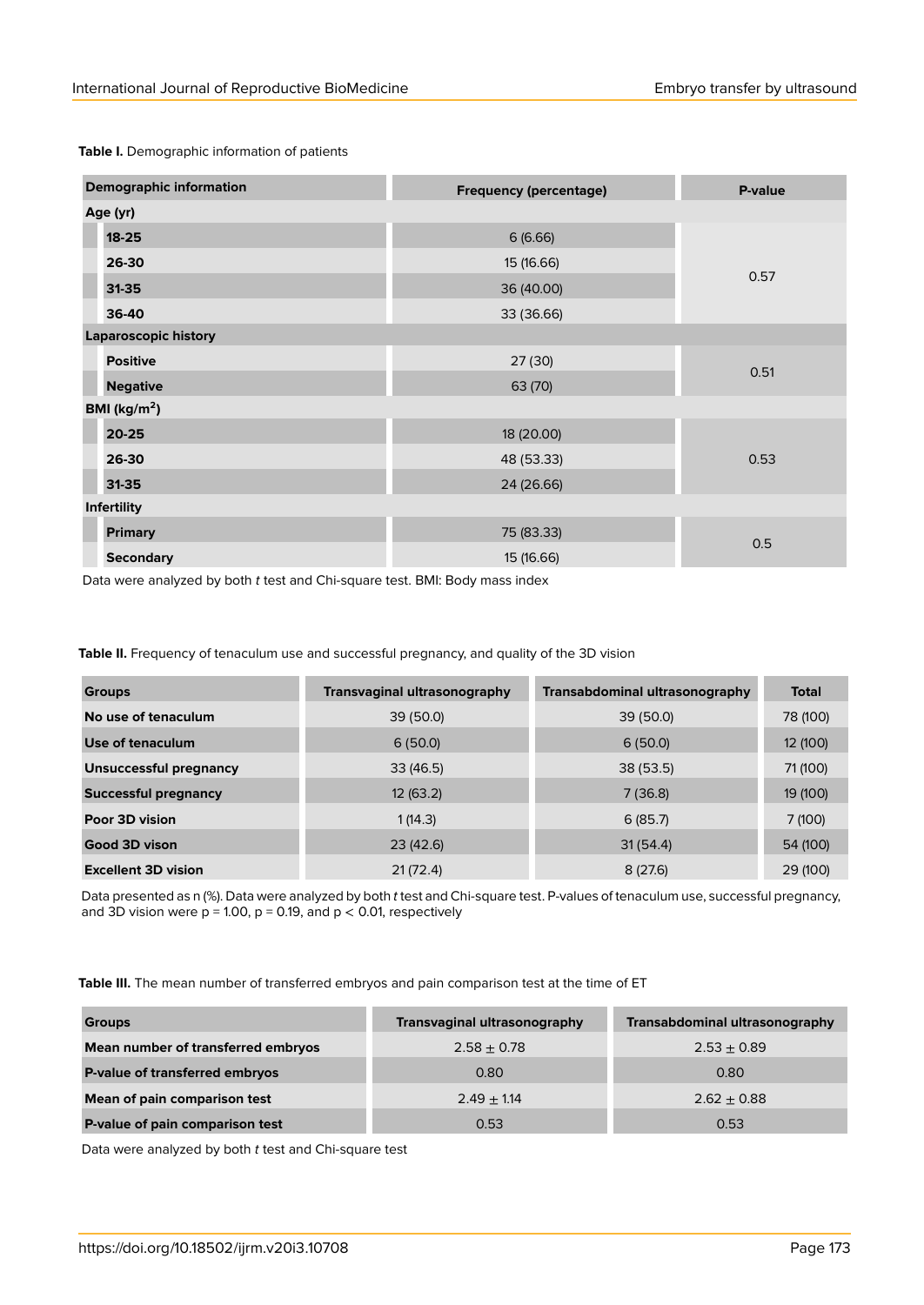#### **Table IV.** Duration of procedure

| <b>Groups</b>                 | Transvaginal ultrasonography | Transabdominal ultrasonography | <b>Total</b> |
|-------------------------------|------------------------------|--------------------------------|--------------|
| 0-5 min (percentage %)        | 42 (48.3)                    | 45 (51.7)                      | 87 (100)     |
| 5-10 min (percentage %)       | 3 (100)                      | O(0)                           | 3(100)       |
| P-value of procedure duration | 0.50                         | 0.50                           |              |

Data were analyzed by both *t* test and Chi-square test

#### **Table V.** Difficulty of procedure

| <b>Groups</b>                       | <b>Frequency (percentage %)</b> |  |
|-------------------------------------|---------------------------------|--|
| <b>Transvaginal ultrasonography</b> |                                 |  |
| Easy                                | 25(56.6)                        |  |
| <b>Moderate</b>                     | 20(44.4)                        |  |
| <b>Difficult</b>                    | O(0)                            |  |
| Transabdominal ultrasonography      |                                 |  |
| Easy                                | 20(44.4)                        |  |
| <b>Moderate</b>                     | 24(53.3)                        |  |
| <b>Difficult</b>                    | 1(2.2)                          |  |
| <b>Total</b>                        | 90 (100)                        |  |

Data were analyzed by both *t* test and Chi-square test. P-value of procedure difficulty was p = 0.50



**Figure 1.** Consort diagram of the study.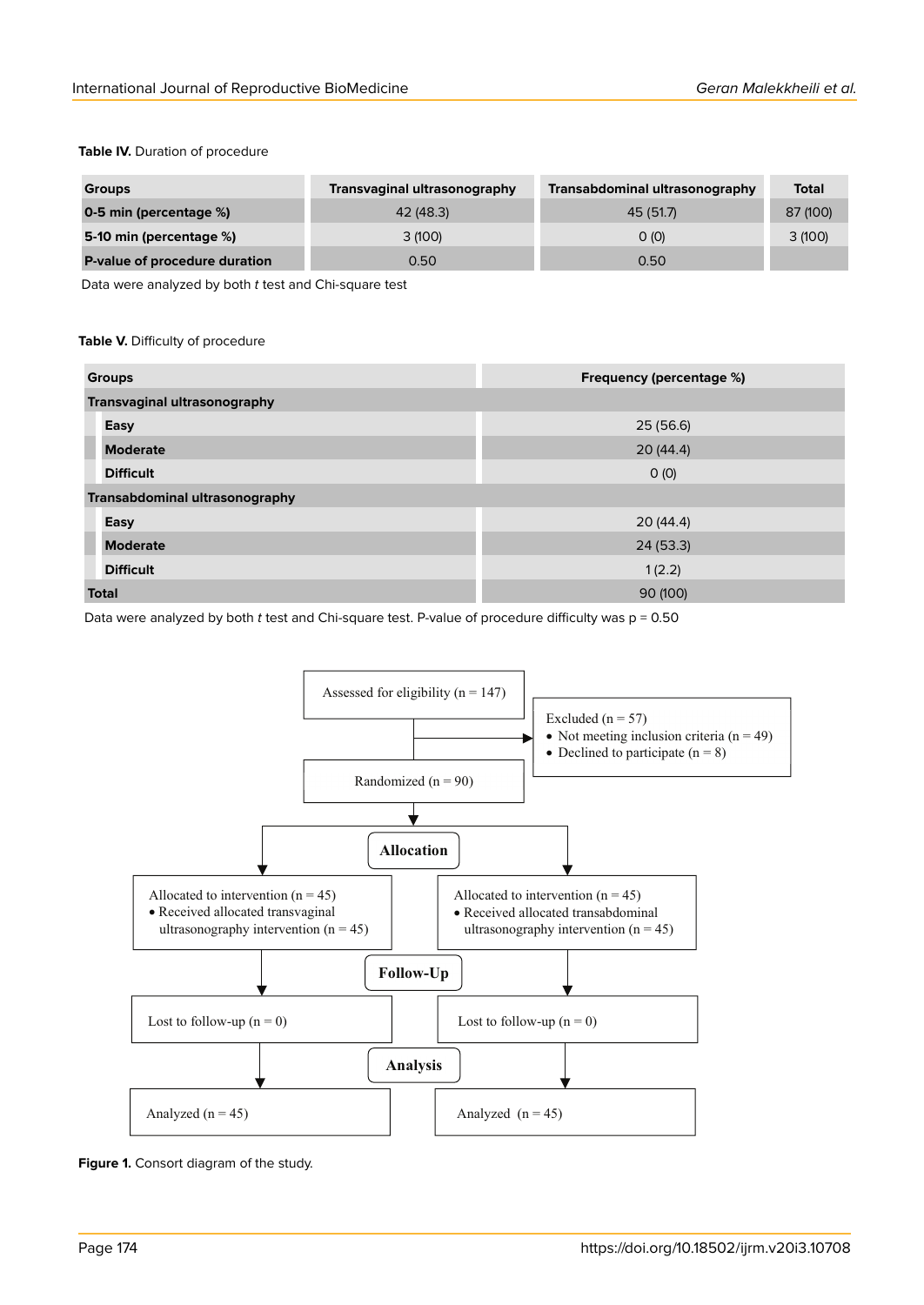## **4. Discussion**

Infertility affects many couples worldwide (1), and the use of ART helps many of them by giving them a chance to have healthy offspring. Many factors influence the outcome of ART; ET in the clinical stage has the most influence on outcome (6). In the present study, we evaluated the effect of two main methods of ultrasonography at the time of ET on patient's pain, the comfort of patients and specialists, and the successful pregnancy rate.

The transvaginal ultrasonography-guided ET was not associated with a lower frequency of tenaculum use in comparison with transabdominal ultrasonography-guided ET. It also did not appear to impact the duration or difficulty of the procedure. The mean number of transferred embryos in each patient was equal in the two groups; therefore, matching between the two groups was well done. Despite the better 3D vision in transvaginal ultrasonography compared to transabdominal ultrasonography, the successful pregnancy rate and pain were not different between the two groups. Previous studies have demonstrated that the use of ultrasonography at the time of ET can improve the outcomes of ART such as the implantation and pregnancy rates compared to ET after just a clinical touch; it has been suggested that this improvement is because of the better evaluation of the uterus for any anatomical malformations and position, and of the area of embryo discharging. Ultrasonography has also been found to decrease the rate of ectopic pregnancy (16, 18, 19, 24). There was no significant difference between the two groups in the prevalence of successful pregnancy. The use of transvaginal and transabdominal sonography is a challenge. Some studies have found that transvaginal ultrasonography can improve the pregnancy rate in patients who have had failed IVF cycles (22) and that the use of transvaginal ultrasonography can increase the prevalence of pregnancy and implantation rates (6). In other studies, transvaginal ultrasonography reduced the pain and discomfort of patients due to a full bladder

so the patients had a better emotional state at the time of ET (25, 26). Many studies have illustrated that transvaginal ultrasonography-guided ET and transabdominal ultrasonography-guided ET have similar effects on clinical pregnancy, implantation rate (26), live-birth rates, the time required for ET (27), and transfer difficulty (25), which is also confirmed by our data.

Based on our results, the pain in both groups was similar and the successful pregnancy rate was similar too. Another study evaluated the relation between pain and ART outcome which indicated that less pain during ET is associated with a higher chance of clinical pregnancy (14); given that in our research the pain was similar, it had no effect on the successful pregnancy rate.

The duration of the transvaginal ultrasonography process was longer than the transabdominal ultrasonography-guided ET but this difference was not significant, unlike other studies which have reported that the duration of transvaginal ultrasonography-guided ET is longer (25, 26). Moreover, transvaginal ultrasonography induced more patient comfort and better endometrial visualization, which has been confirmed by another study (24). So, the specialist should consider the patients' and their own comfort while choosing the better approach.

## **5. Conclusion**

Given that the transvaginal and transabdominal ultrasonography-guided ET had approximately similar effects on ART outcomes and comfort of patients and specialists, we suggest that specialists make a decision based on the patient's situation, the hospital equipment, and the specialist's abilities.

### **Acknowledgements**

This research has been supported by Shahid Beheshti University of Medical Sciences, Tehran, Iran.